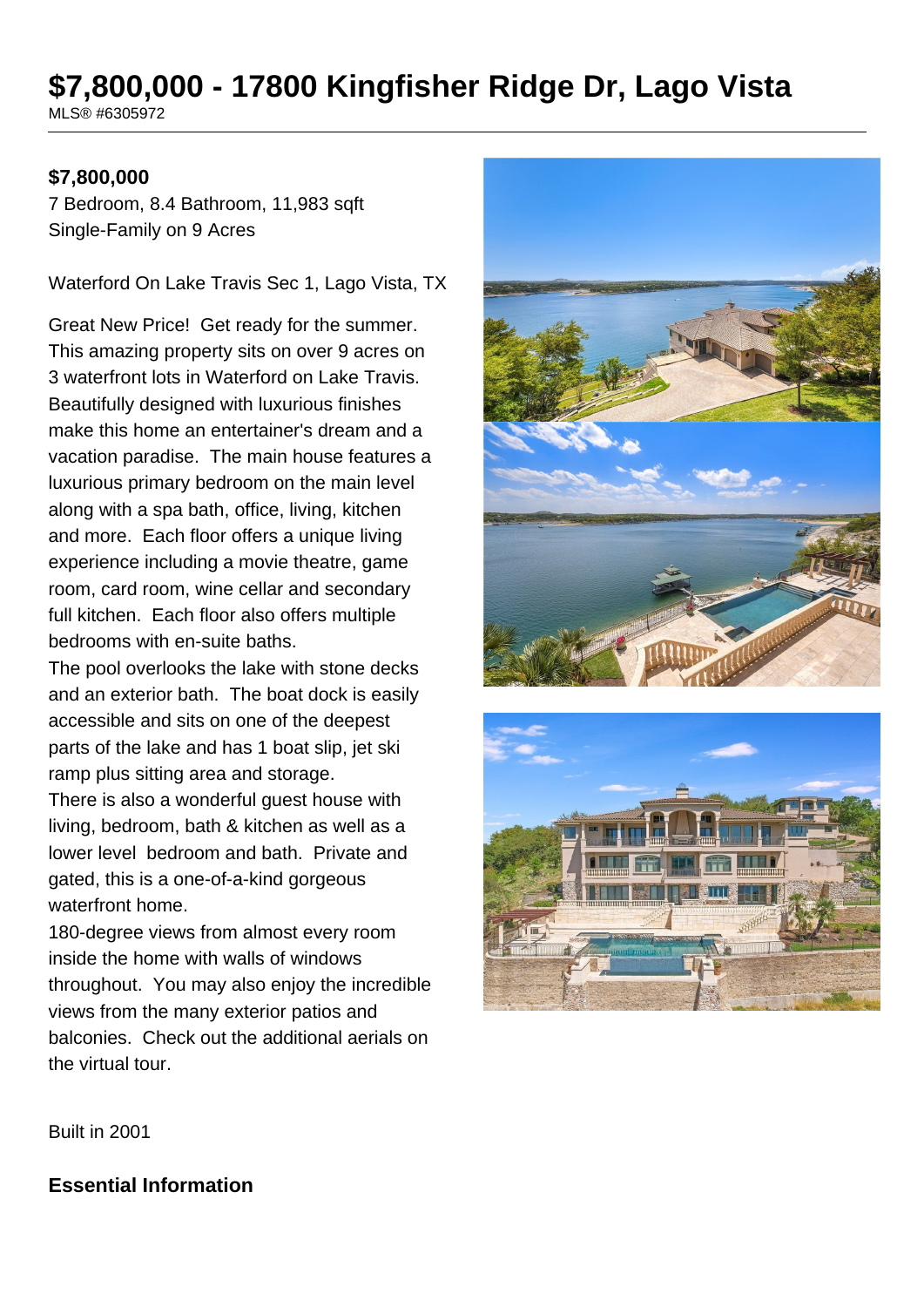| MLS®#                 | 6305972                        |
|-----------------------|--------------------------------|
| Price                 | \$7,800,000                    |
| <b>Bedrooms</b>       | 7                              |
| <b>Bathrooms</b>      | 8.4                            |
| <b>Square Footage</b> | 11,983                         |
| Acres                 | 9.30                           |
| <b>Year Built</b>     | 2001                           |
| <b>Type</b>           | Single-Family                  |
| Sub-Type              | <b>Single Family Residence</b> |
| <b>Status</b>         | Active                         |
| Days on Market        | 43                             |

# **Water Feature/View**

| View                 | Lake, Panoramic, Lake Travis |
|----------------------|------------------------------|
| <b>Is Waterfront</b> | Yes                          |

# **Community Information**

| <b>Address</b> | 17800 Kingfisher Ridge Dr             |
|----------------|---------------------------------------|
| Area           | LN                                    |
| Subdivision    | <b>Waterford On Lake Travis Sec 1</b> |
| City           | Lago Vista                            |
| County         | Travis                                |
| <b>State</b>   | ТX                                    |
| Zip Code       | 78645                                 |

## **Amenities**

| <b>Utilities</b> | Electricity Available, Phone Available, Propane, Sewer Connected,<br><b>Water Connected</b>                   |  |  |
|------------------|---------------------------------------------------------------------------------------------------------------|--|--|
| <b>Features</b>  | Common Grounds/Area, Community Mailbox, Gated                                                                 |  |  |
| Parking          | Attached, Garage, Garage Faces Front, Garage Faces Side, Gated,<br>Guest, Kitchen Level, Paver Block, Private |  |  |
| # of Garages     | 6                                                                                                             |  |  |
| Garages          | Garage Door Opener                                                                                            |  |  |

## **Interior**

| <b>Interior</b> | Carpet, Stone                                                                                                                                                                                                             |
|-----------------|---------------------------------------------------------------------------------------------------------------------------------------------------------------------------------------------------------------------------|
| Appliances      | Built-In Gas Range, Built-In Refrigerator, Cooktop, Dishwasher,<br>Disposal, Double Oven, Down Draft, Dryer, Exhaust Fan, Freezer, Gas<br>Cooktop, Ice Maker, Microwave, Stainless Steel Appliance(s), Trash<br>Compactor |